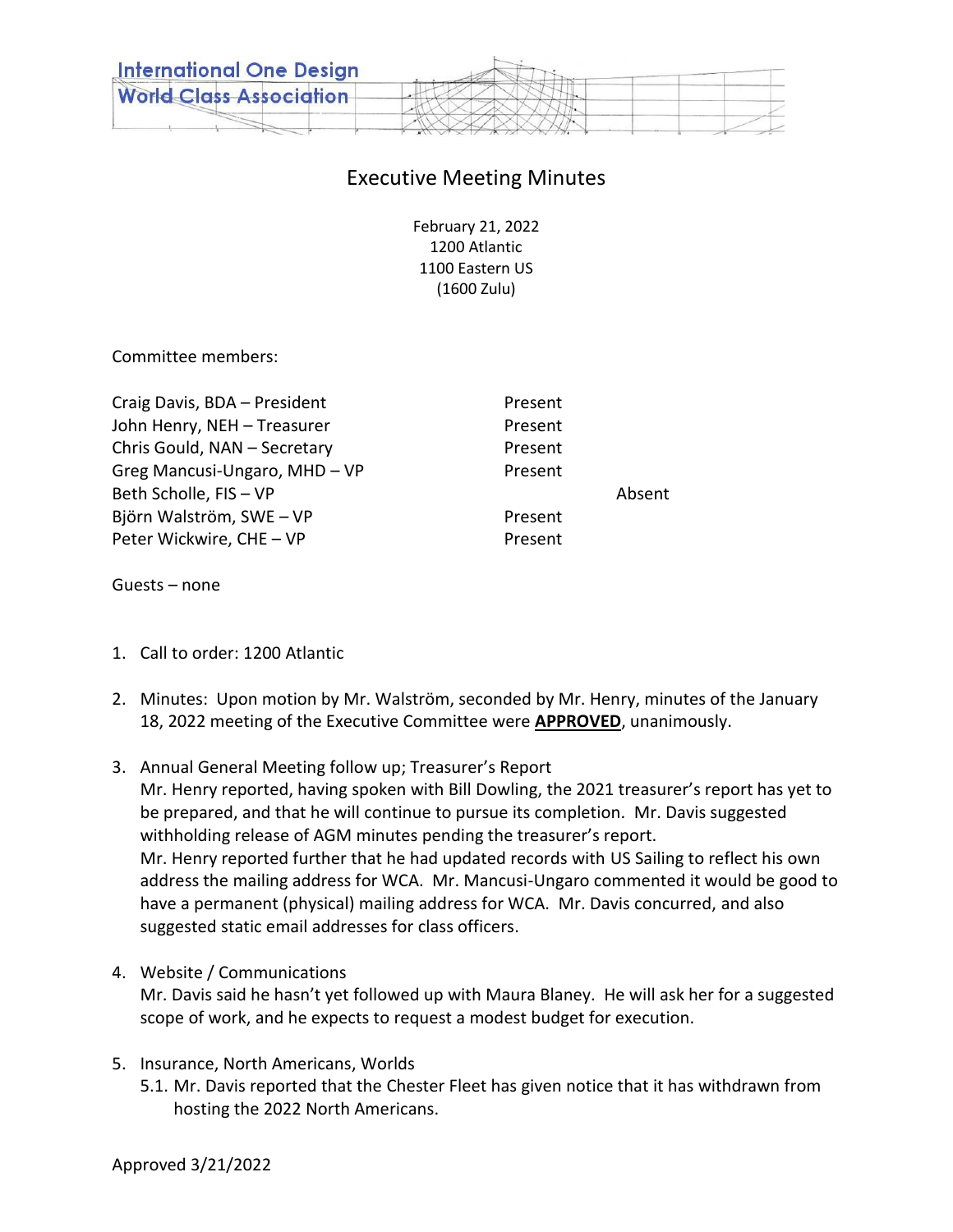5.2. Mr. Davis reported on conversations with Gowrie Group. Denece Herrera says coverage for "borrowed boat" events is a legacy program which is no longer being offered. He said a question arises whether WCA is eligible for the Burgee Program. The Burgee Program is an umbrella type policy that would protect the organization, but would not cover individuals. Thus WCA at this point has not found insurance that would allow North Americans to proceed at Chester.

Mr. Mancusi-Ungaro said that neither of the two principal regatta host clubs is interested in hosting events unless the class (or other party) can arrange appropriate insurance.

Mr. Davis noted that Bermuda Fleet has recent, demonstrated experience hosting, and that Fishers Island Fleet apparently is prepared to have insurance in place (and is a Burgee Program participant).

Mr. Henry said he had spoken with Canadian insurance carrier Intact, which can cover a yacht club, but is apparently unavailable to a class association.

It was noted that Chester Fleet was looking for approximately \$430k casualty coverage for a 10 boat fleet (individual boat range from \$20k to \$70k). Mr. Mancusi-Ungaro said MHD fleet owners maintain property insurance around \$20-25k for fiberglass boats, \$17-25 for wood boats.

- 5.3. In summary, a substitute host is needed for 2022 North Americans. Fleet size needed is 10, i.e. 9 active North American fleets, plus one spare. Mr. Davis will continue to seek appropriate insurance solutions with Gowrie and/or others.
- 5.4. Mr. Davis: 2022 Worlds regatta at Fishers Island seems to be progressing. Next meeting let's invite Bill Reed to provide update.
- 6. Technical Committee / Class Measurer / World Sailing Representative, etc.
	- 6.1. Mr. Davis confirmed the following have agreed to serve on the Technical Committee: Chair: Peter Wickwire (Chester); Members: Lars Berntsson (Sweden), Peter Stahle (Marblehead), and Martin Siese (Bermuda). Upon motion by Mr. Davis, seconded by Mr. Mancusi-Ungaro, the membership is APPROVED, unanimously.
	- 6.2. Mr. Davis confirmed that Kevin Farrar is willing to serve again as Class Measurer. Upon motion by Mr. Davis, seconded by Mr. Mancusi-Ungaro, Mr. Farrar as Measurer is APPROVED, unanimously.
	- 6.3. Mr. Davis asks the Technical Committee to identify an assistant or back-up measurer to allow for succession to Mr. Farrar.
	- 6.4. World Sailing Representative Mr. Davis will talk to Peter Rugg about continuing as WCA representative to World Sailing.
	- 6.5. Brief discussion followed regarding whether to invite fleet captains to participate in EC meetings. It was noted that EC meetings are generally open to all members.
- 7. Class Championship Qualifiers standards

Mr. Mancusi-Ungaro reported on the *ad hoc* committee on Championship Qualifier standards, which committee includes Nick Schoeder, Pierre Crosby, Jonathan Farrar, Tormod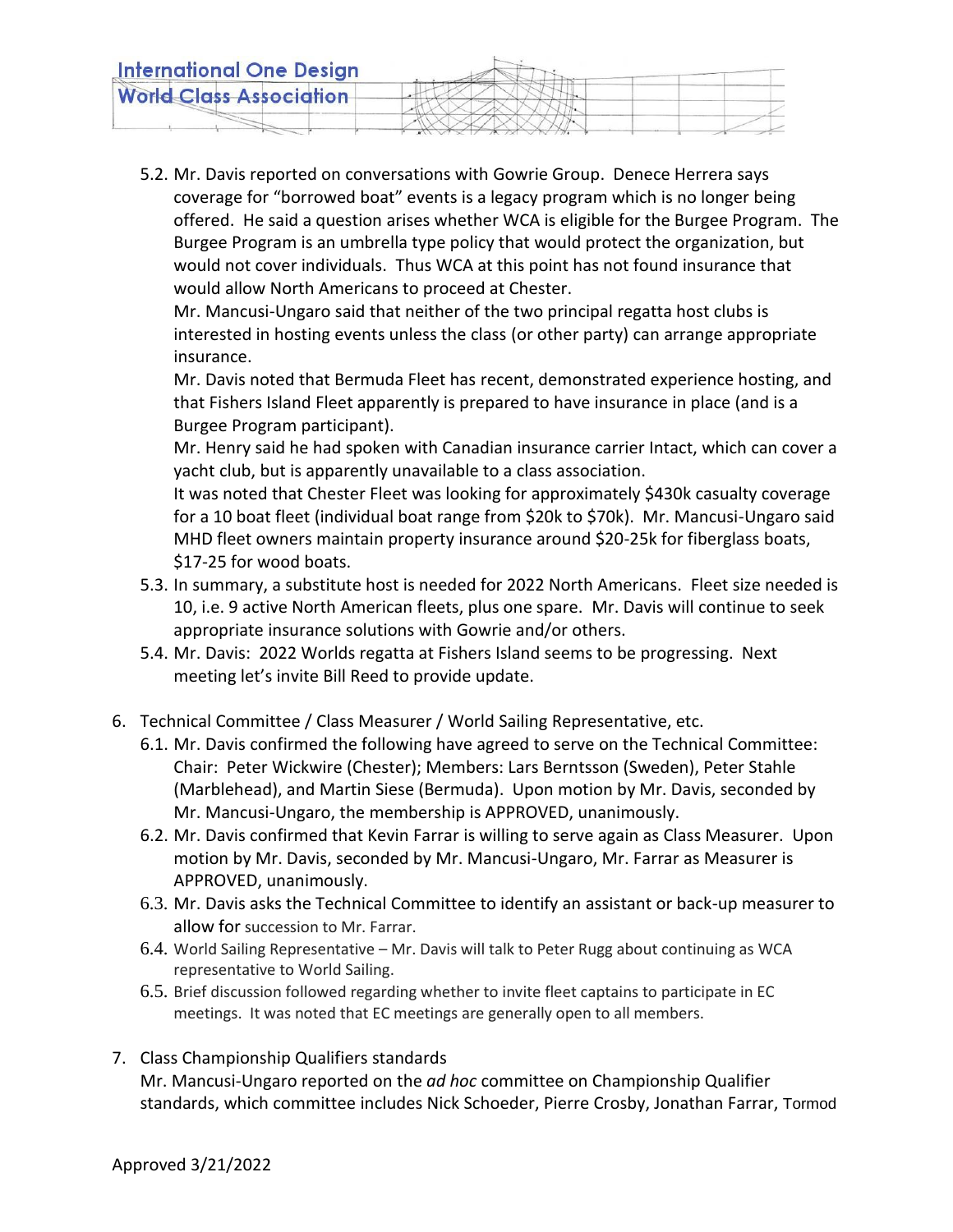Lie, Jenifer Miller and Bill McNiven. The committee has convened for more than two hours so far, and its work will continue. It is discussing raising the minimum number of races to seven or eight, changing the definition from boats "participating" to boats "starting", and several possible alternatives to the tie-breaker system.

8. Status of Fleets

Mr. Davis led discussion of fleet status. He is gravely concerned about the health of both Manhattan and San Francisco Bay fleets. The San Francisco Fleet Captain says the fleet is defunct, and boats are for sale. The Manhattan Fleet hopes to launch two boats this year. Its other boats are in storage or have left the area.

Mr. Mancusi-Ungaro suggested asking San Francisco Bay Fleet what it wants to do – either resign or ask for inactive fleet status.

- 9. Next Meeting(s): March 21, 2022. Schedule for future meetings: Third Monday of each month, same time 1100 ET (Noon Atlantic; 1600 Zulu)
- 10. Adjourned 1315 Atlantic
- Abbreviations:

AGM – Annual General Meeting; EC – Executive Committee; NA's – North American Invitational Regatta; WCA International One Design World Class Association;

Future meetings (Zoom)

[https://us02web.zoom.us/j/85770216003?pwd=N21XK1BQQzBBaUZGOFM3RmJYZkE](https://us02web.zoom.us/j/85770216003?pwd=N21XK1BQQzBBaUZGOFM3RmJYZkE1dz09) [1dz09](https://us02web.zoom.us/j/85770216003?pwd=N21XK1BQQzBBaUZGOFM3RmJYZkE1dz09)

Meeting ID: 857 7021 6003 Passcode: 499474 One tap mobile +13462487799,,85770216003#,,,,\*499474# US (Houston) +16699006833,,85770216003#,,,,\*499474# US (San Jose)

Dial by your location +1 669 900 6833 US (San Jose) +1 929 436 2866 US (New York) Meeting ID: 857 7021 6003 Passcode: 499474 Find your local number: <https://us02web.zoom.us/u/kZ1AqYMkt>